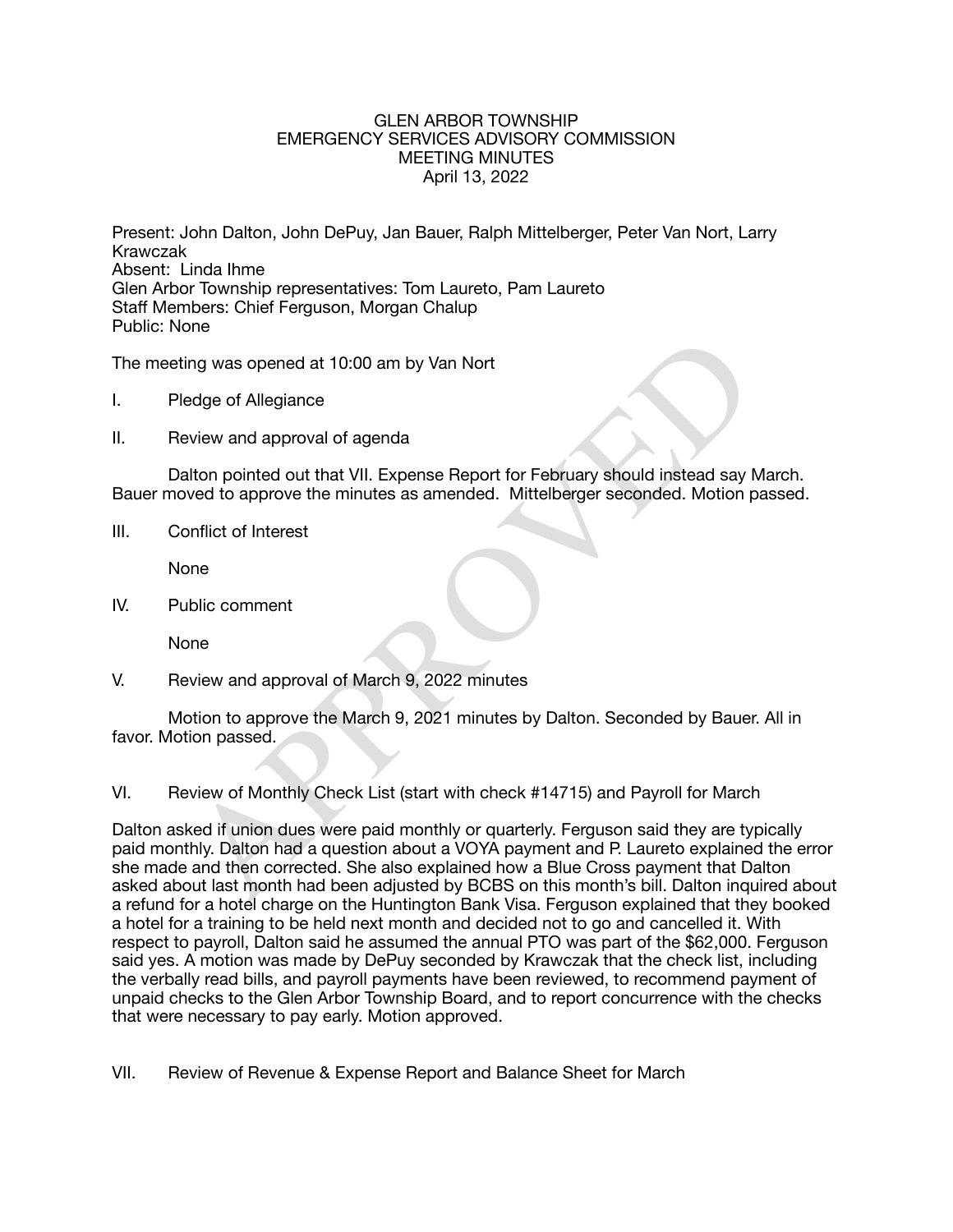Krawczak noted that P. Laureto cleaned up the ambulance revenue in preparation for the audit but not adjust the deferred revenue. He suggested letting the auditors make the adjustment to deferred revenue. Dalton asked if the retirement forfeiture from last month was going to be forwarded to our VOYA. P. said that she will be able to request that the \$1,200 be applied to the employer contribution made following the next payroll. Dalton asked if the sale of the aid compressor was included in miscellaneous revenue. Ferguson said the compressor was \$3,000. P. Laureto said the other \$200 was from Cedar Area Fire & Rescue for a class. Regarding purchase of a new SCBA compressor, Krawczak said that Empire was under the impression that the capital account was just for vehicles. There was discussion regarding what belongs in the capital account and how the new compressor would be recognized. T. Laureto said that going forward, there should be clarification on the capital account made to the Glen Arbor/Empire agreement.

## VIII. Staffing Report

a. Introduce staff

Ferguson introduced Morgan Chalup, who was recently hired as the newest full-time firefighter/EMT. She will be heading up the Public Education program for the department.

## b. General staffing status report

 Steven Lienard will be the next lieutenant. His swearing in will occur April 19 at the Township Board meeting.

c. Exit interview results, if any.

One auxiliary member has resigned but there will not be an exit interview.

d. Review of GLFD monthly Staff and Officer Minutes

raffing Report<br>
Introduce staff<br>
Introduce staff<br>
VEMT. She will be heading up the Public Education program for the depart<br>
VEMT. She will be heading up the Public Education program for the depart<br>
General staffing status Dalton asked if we will be paying overtime for the CPR classes. Ferguson said no. Dalton asked if repairing the floor drains for Empire was too expensive. Ferguson clarified that it was too expensive to have someone come pump them out. They will be repaired. Krawczak asked what NREMT is. Ferguson said it is a testing company. Krawczak asked about Public Act 291. Ferguson explained that is state law and it ties in with OSHA. Krawczak asked about a staff member who owed the department 24 hours. Ferguson said it was a trade he did but later called in sick and that it has been rectified. Dalton asked if the diesel exhaust recall repairs are under warranty. Ferguson said yes and that there will be no charge. P. Laureto asked Ferguson if he resolved the issue with Leelanau School access. Ferguson said he had not yet. P. Laureto said she thinks she has the new code and will send it to Ferguson. Ferguson said that beginning May 2, full time members will be starting a trial with a two days on, four days off schedule. Ferguson said he, T. Laureto, and Bucky Noonen just met to discuss the next union contract.

# IX. Operations Report

Ferguson reported 23 calls for March, which was normal. A few vehicles need maintenance, but nothing major. Ferguson said he looked into refurbishing the brush truck. It needs \$7,000 worth of repair. The mechanic did not recommend putting any money into the vehicle. DePuy asked if there was any value in selling it. Ferguson agreed that is a better idea. Cherryland Electric came to educate employees about power lines. Ferguson's intent is to have